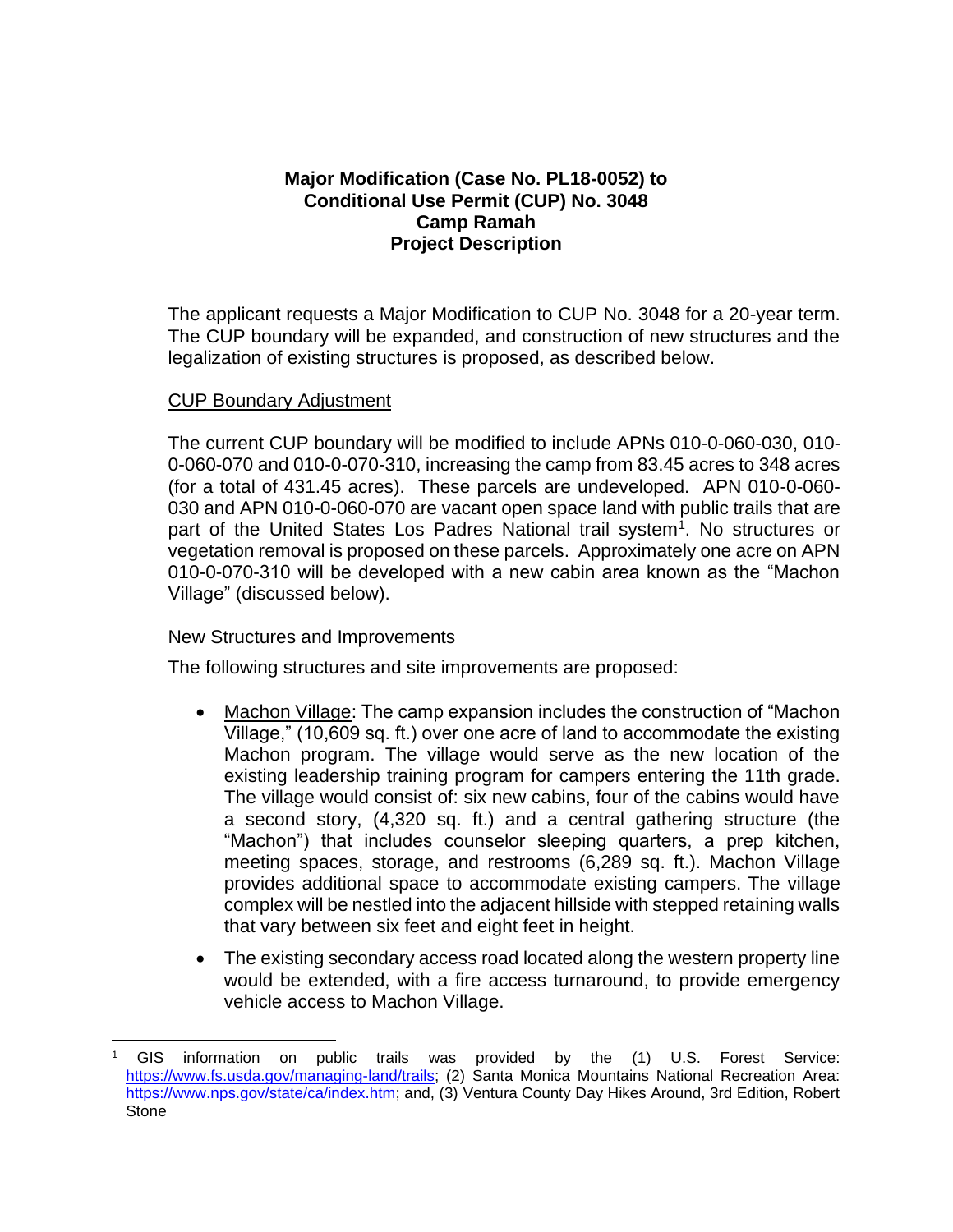- A new 1,436 sq. ft. reception, meeting, and storage area will be added to the Dining Hall.
- A 240 sq. ft. trellis would be constructed adjacent to the proposed reception area; and,
- The drop off area (adjacent to the existing Dining Hall) would be reconfigured to reduce bus traffic around the Camp.
- The existing driveway to Machon Village will be widened and will result in the removal of four protected Coast Live Oak trees (Tree Nos. 437, 438, 478, and 480) and encroachment into the Tree Protection Zone (TPZ) of four protected Coast Live Oak trees (Tree Nos. 481, 482, 598 and 599) (Arborist Report and Tree Protection Plan, prepared by Kenneth A. Knight Consulting, LLC., February 7, 2019).

### Legalization of Existing Structures:

The applicant requests the legalization of the following unpermitted accessory structures:

- Sport court (2 tennis courts,) located on APN 010-0-110-130, adjacent to the western property line.
- Outdoor sanctuary trellis located on APN 010-0-110-130, adjacent to the existing pool.
- A 1,250 sq. ft. meditation deck and shade structure located on APN 010-0- 110-120 adjacent to the reservoir.
- A total of 2,352 sq. ft. of shade structures located adjacent to the Dining Hall on APN 010-0-110-130.

Estimated earthwork includes 1,190 cubic yards of cut and 322 cubic yards of fill, with excess cut being balanced onsite. Table 2 below includes a list of existing structures.

| <b>Name</b>           | Size (in square feet) | <b>Use</b>                           |
|-----------------------|-----------------------|--------------------------------------|
| Dining Hall           | 14,800                | Meals                                |
| Fingehut Chapel       | 1,156                 | Chapel                               |
| Old Library           | 1,020                 | Library                              |
| Friedman Library      | 2,070                 | Library                              |
| <b>Office Complex</b> | 4,727                 | Office/staff<br>housing/kindergarten |
| Laundry               | 1,050                 | Laundry                              |

# **Existing Structures**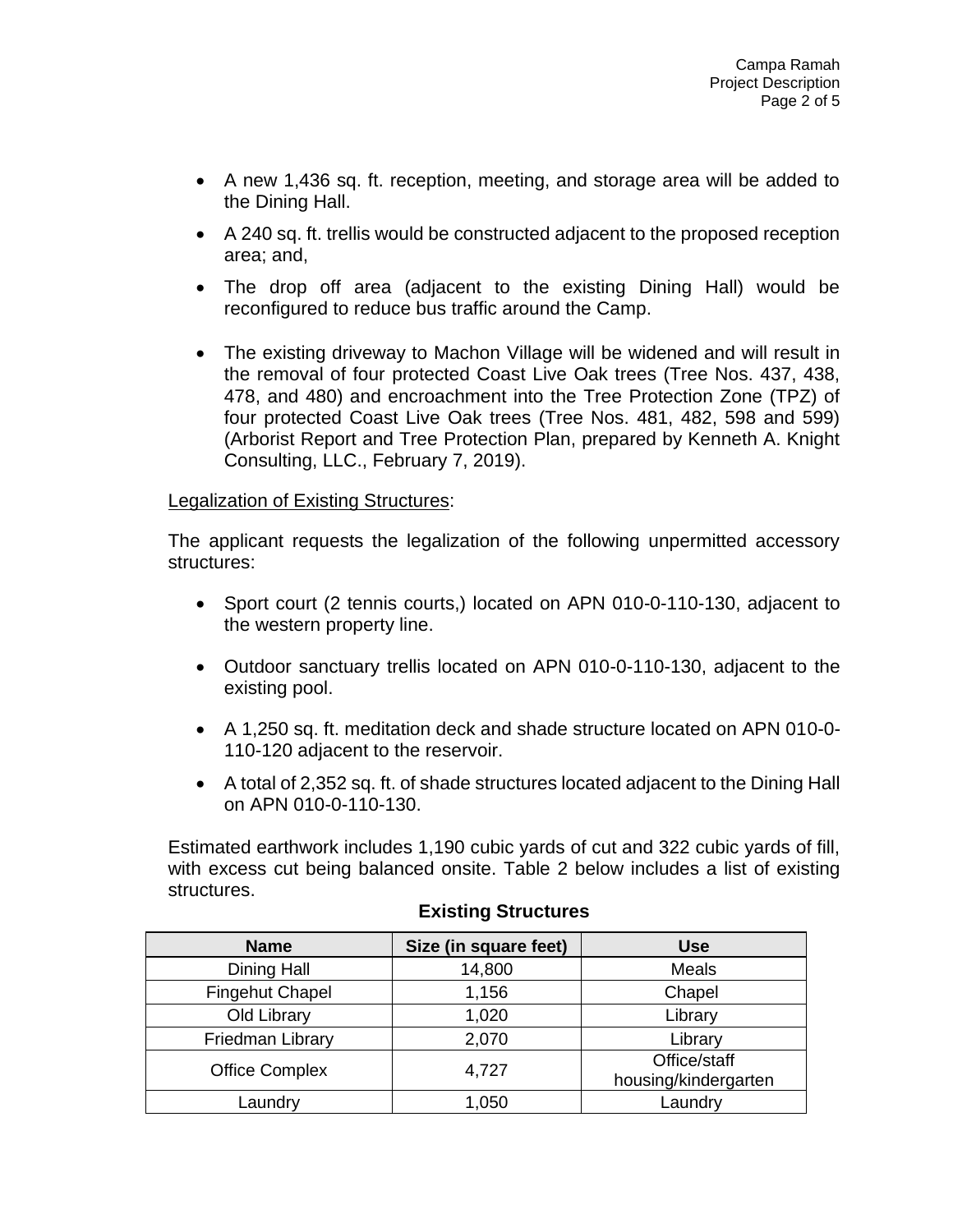| Director's House                   | 970    | lodging                          |  |  |
|------------------------------------|--------|----------------------------------|--|--|
| <b>Staff Lounge</b>                | 1,375  | <b>Staff Lounge</b>              |  |  |
| <b>Arts Building</b>               | 2,237  | Art                              |  |  |
| <b>Bassan Heiser</b>               | 5,600  | <b>Adult Housing</b>             |  |  |
| Friedland                          | 5,600  | <b>Adult Housing</b>             |  |  |
| Whizin                             | 10,356 | <b>Adult Housing</b>             |  |  |
| Infirmary (Kaye building)          | 4,400  | Medical                          |  |  |
| Caretaker's house                  | 613    | lodging                          |  |  |
| Cabins                             | 10,500 | lodging                          |  |  |
|                                    |        |                                  |  |  |
| Boys' tents                        | 4,800  | lodging                          |  |  |
| Boys' tents                        | 2,048  | lodging                          |  |  |
| Boys' Bathroom                     | 1,035  | bathroom                         |  |  |
| <b>Girls' Tents</b>                | 3,600  | lodging                          |  |  |
| <b>Girls' Tents</b>                | 4,096  | lodging                          |  |  |
| Girls' Bathroom                    | 836    | bathroom                         |  |  |
| <b>Staff Housing</b>               | 898    | lodging                          |  |  |
| Camp Manager's House and<br>Garage | 1,715  | lodging                          |  |  |
| Sheds/Storage (7)                  | 3,767  | Sheds/Storage                    |  |  |
| Cabins                             | 6,348  | lodging                          |  |  |
| <b>Bakery Addition to Dining</b>   | 710    | <b>Bakery</b>                    |  |  |
| 2nd story to Kaye Building         | 4,400  | Infirmary/lodging                |  |  |
| Amphitheater                       | N/A    | Outdoor theater                  |  |  |
| <b>Trellis and Pool Deck</b>       | N/A    | <b>Trellis and Pool Deck</b>     |  |  |
| <b>Outdoor Sanctuary Trellis</b>   | 1,700  | <b>Outdoor Sanctuary Trellis</b> |  |  |
| Swimming pool bathrooms            | 744    | Swimming pool bathrooms          |  |  |
| Gazebos                            | 2,760  | Gazebos                          |  |  |
| <b>Swimming Pool/Slides</b>        | N/A    | <b>Swimming Pool/Slides</b>      |  |  |
| Parking                            | N/A    | 134 spaces                       |  |  |
| Reservoir                          | N/A    | N/A                              |  |  |
| <b>TOTAL</b>                       |        |                                  |  |  |
| 100,727 sq. ft.                    |        |                                  |  |  |

# Camp Ramah Youth Summer Camp

Camp Ramah is an American Camp Association (ACA) accredited camp that has been operating onsite since 1969. The Camp Ramah youth summer camp operates for nine weeks (June to August) and consists of one week of training for Counselors/Staff and then two, four-week sessions for campers. Within the four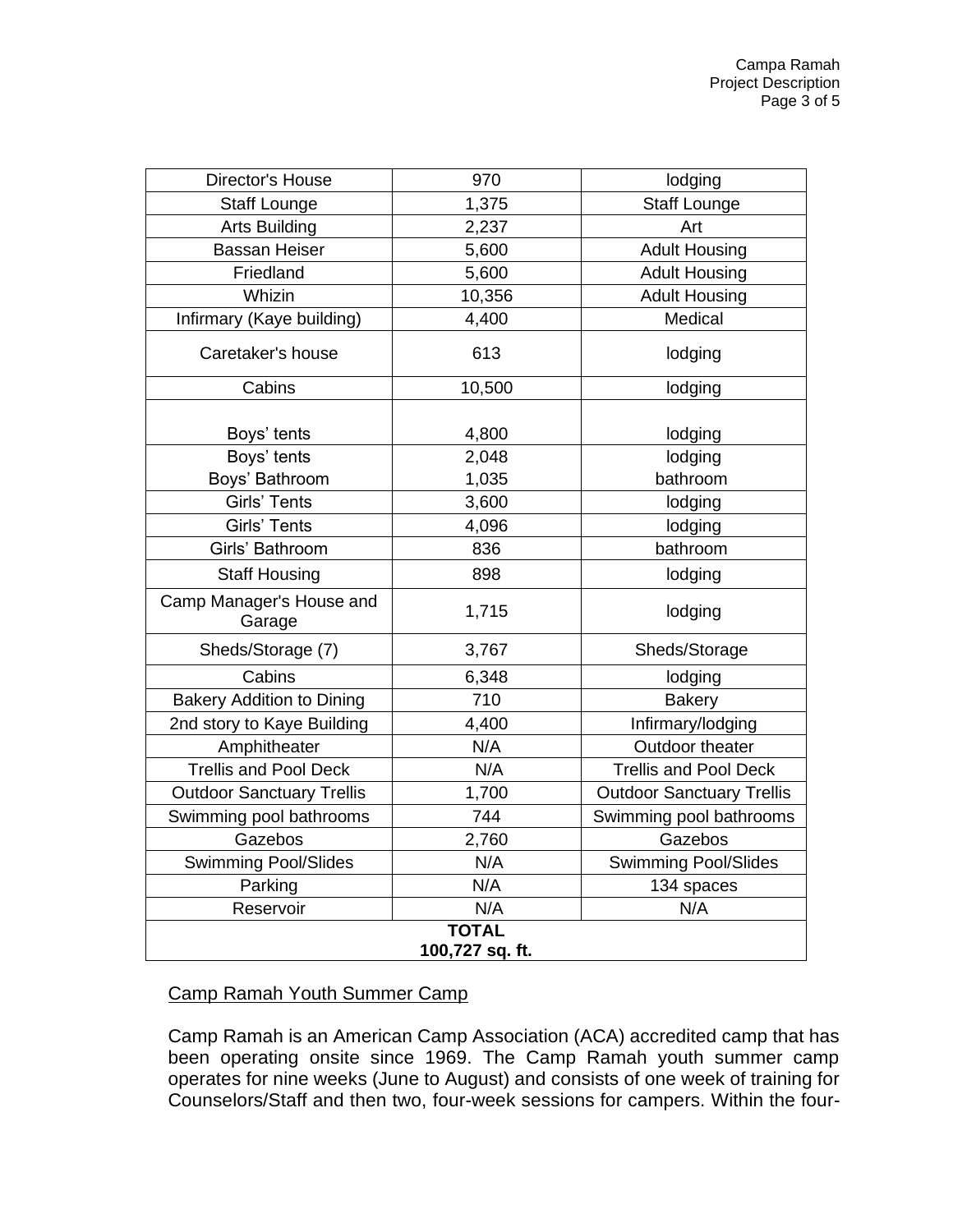week sessions, there are two 2-week sessions available for campers that need or desire a shorter stay. During the summer months, Camp Ramah hosts 600 - 650 campers over each four-week session.<sup>2</sup> Camp Ramah summer session includes 93 daytime and 255 overnight employees (Camp counselors, kitchen, housekeeping, maintenance, administrative, and security staff, and 6 residents who live on-site). One family visitation day is scheduled per camp session where families are invited to visit the camp during the day only. Camp Ramah youth summer camp is a 24-hour program. Generally, the camp outdoor programs occur between 7:45 a.m. and 9:00 p.m. Sunday through Friday, and between 7:45 a.m. and 10:00 p.m. on Saturdays. One exception to those general hours is an outdoor café-like gathering (Café Ezra) on Thursday nights for staff throughout the summer and hosted by special needs counselors. Café Ezra ends at approximately 11:00 p.m.

### Non-Summer Programs and Activities

Camp Ramah hosts approximately 90 programs and activities per year for adult and youth campers. During the non-summer months, Camp Ramah is staffed by 37 daytime employees and two residents who live on-site. The non-summer camp activities generally occur Monday through Sunday from 8:00 a.m. to 10:00 p.m.

# Outdoor Amplified Sound and Music

All activities occurring at Camp Ramah may use a hand-held, acoustic speech amplifier to direct campers to programs and locations. Other activities and programs may use microphones and amplified music. Camp Ramah's amplification system will be equipped with an automatic system to limit volume so that noise does not exceed 50 dBA after 7:00 p.m. All amplified equipment will be turned off by 10:00 p.m., except during Café Ezra (which has low level ambient music). Campers and staff may only use outdoor amplification equipment provided by Camp Ramah for both day and nighttime use. The use of amplification equipment would generally occur at the following locations: inside Girl's gazebo for use during summer camp and non-summer camp programs of activities (e.g. dance classes, occasional outdoor dining); Basketball Court/Tennis Court (requires sound blankets); Main Dining Room Lawn; amphitheater; and, Fire Pit at Boy's Tent Area. Camp Ramah Staff remain on-site and are available for monitoring and to respond to complaints.

The majority of meals are prepared and served in the dining hall. However, catering services throughout the year may be provided by food trucks licensed in Ventura County.

<sup>&</sup>lt;sup>2</sup> In accordance with the Ventura County NCZO Section 8107-17.2.2, the maximum number of overnight guests that could be allowed at Camp Ramah is 942. This number is based on the size of the property.